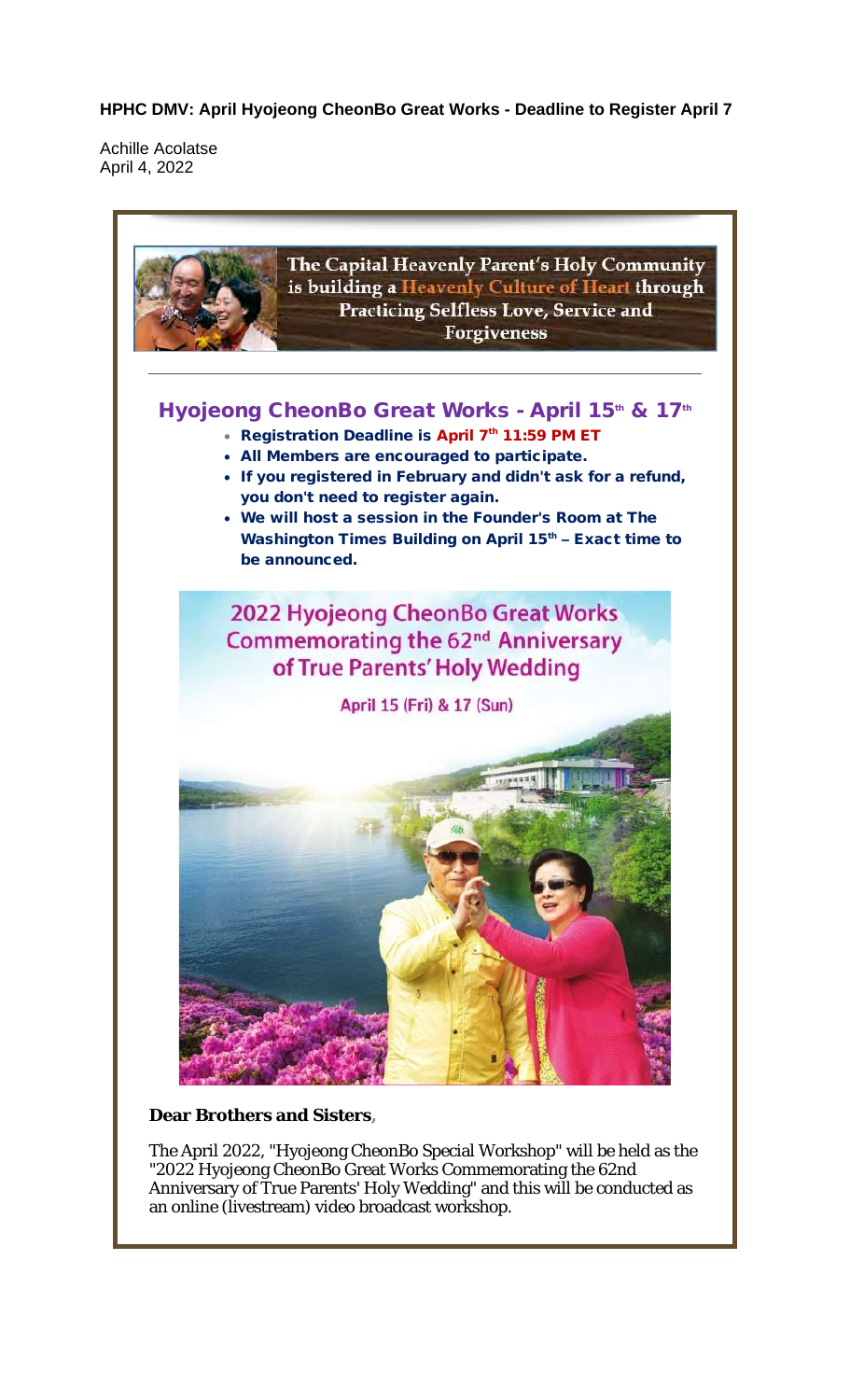This is special and immense grace given to us by our True Parents in keeping with the preventive measures and policy as a result of COVID-19. The information on the upcoming Great Works can be found here as well: *en.hjcbt,org/bbs/board.php?bo\_table=notice&wr\_id=946*

To apply for Ancestors Liberation and Blessing, you need to register directly with the HJ CheonBo Training Center (HJCBT) office. Please refer to the memo and their website for any updates, deadlines, etc. However, as in the Great Works workshops, we are offering group registration for workshop fee only.

Currently, their registration deadlines (forms and fees arrive in Korea by) are as follows:

1. Registration for Individuals (Ancestor Liberation and Blessing Registration for Individuals): April 6 at 18:00 (Korean time), April 6, 5am EST 2. Registration for Groups (Workshop fee only for North America): April 8 at 18:00 (Korean time), April 7, 11:59pm EST

We are not able to provide national group registration for the first category. **If you are planning to liberate and/or Bless your ancestors or any other works that require additional fees and applications, please refer to their website above and make sure your forms and fees arrive there by April 6, 4am Eastern.**

If you would like to register for participating in the workshop only without ancestors' liberation or Blessing, you are invited to use this registration form to participate in the upcoming workshop: *hsa.regfox,com/group-registration-for-thegreat-works-april-2022*

Shortly before the workshop, or as soon as the final schedule and additional information is available, we will send everyone registered a login ID and passwords to watch the workshop. You can also visit their website to see the exact workshop schedule.

#### **Great Works Attendance Locations**

During this Great Works, members can participate from the church (Founder's Room at The Washington Times) or from their homes.

**A. Attendance from a church**

1) The following members should attend from a church or church facility.

a) Members experiencing internet or Wi-Fi issues

b) Members who, due to various difficulties, are unable to view the Great Works live broadcast at home

c) Members with spiritual issues (so that he or she can be safer in the church environment)

**B. Attendance from blessed families' homes**

1) At home, those attending can clap and pat their own body to separate spirits from it during the Chanyang session but it should not be done unto other individuals.

2) Items to prepare at home:

a) True Parents' official portrait picture

b) Hyojeong Won (Recommended)

c) Holy Robes (Recommended for members participating in the Ancestor Blessing)

Sincerely, --Pastor Achille Acolatse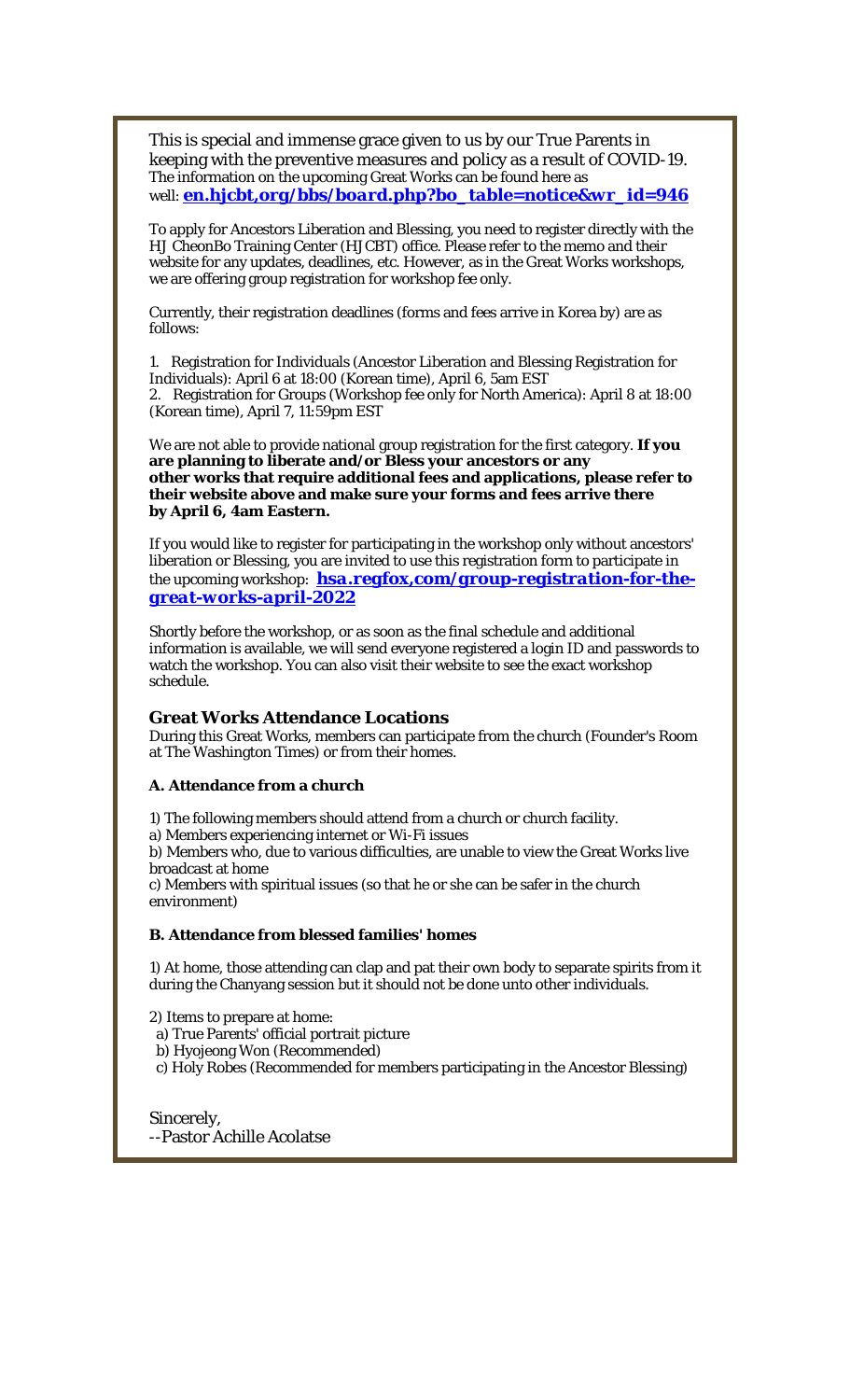| <b>Liberation Records</b> | <b>Workshop Schedule</b> | <b>Directions</b> | log in |
|---------------------------|--------------------------|-------------------|--------|
| Greatworks registration   | Counseling               | <b>Education</b>  | join   |
| <b>ENGLISH</b>            | 한국어                      | 日本語               | 中文     |
|                           |                          |                   |        |



**Workshop Schedule**

#### **2022 Spring Great Works**

2022-03-24 Hit 1,374

**[Attachment1] 2022 Online Registration Manual.pdf** (1,001.7K) 119회 다운로드 DATE : 2022- 03-24 16:10:26

**[Attachment2] Donation Standard by Nation Group.pdf** (102.6K) 33회 다운로드 DATE : 2022- 03-24 16:10:26

May the blessings and love of our Heavenly Parent and True Parents be with all mission nations.

The April 2022, "Hyojeong CheonBo Special Workshop" will be held as the "2022 Hyojeong CheonBo Great Works Commemorating the 62nd Anniversary of True Parents' Holy Wedding" and this will be conducted as an online (livestream) video broadcast workshop. This is special and immense grace given to us by our True Parents in keeping with the preventive measures and policy as a result of COVID-19. Each church and church facility should abide by their respective country's COVID-19 regulations and guidelines and inform as many blessed families as possible to participate and receive grace.

Please note that this official memo is intended for members living outside of Korea, Japan, and Taiwan.

## **1. Event Date:**

#### **April 15 (Fri), April 17 (Sun), 2022**

\* The detailed information of the Great Works and online live broadcast will be announced later.

## **2. Registration Deadline:**

**Registration for Individuals:** April 6 (Wed) at 18:00 (Korean time) **Registration for Groups:** April 8 (Fri) at 18:00 (Korean time)

## **3. Eligible Participants: All members**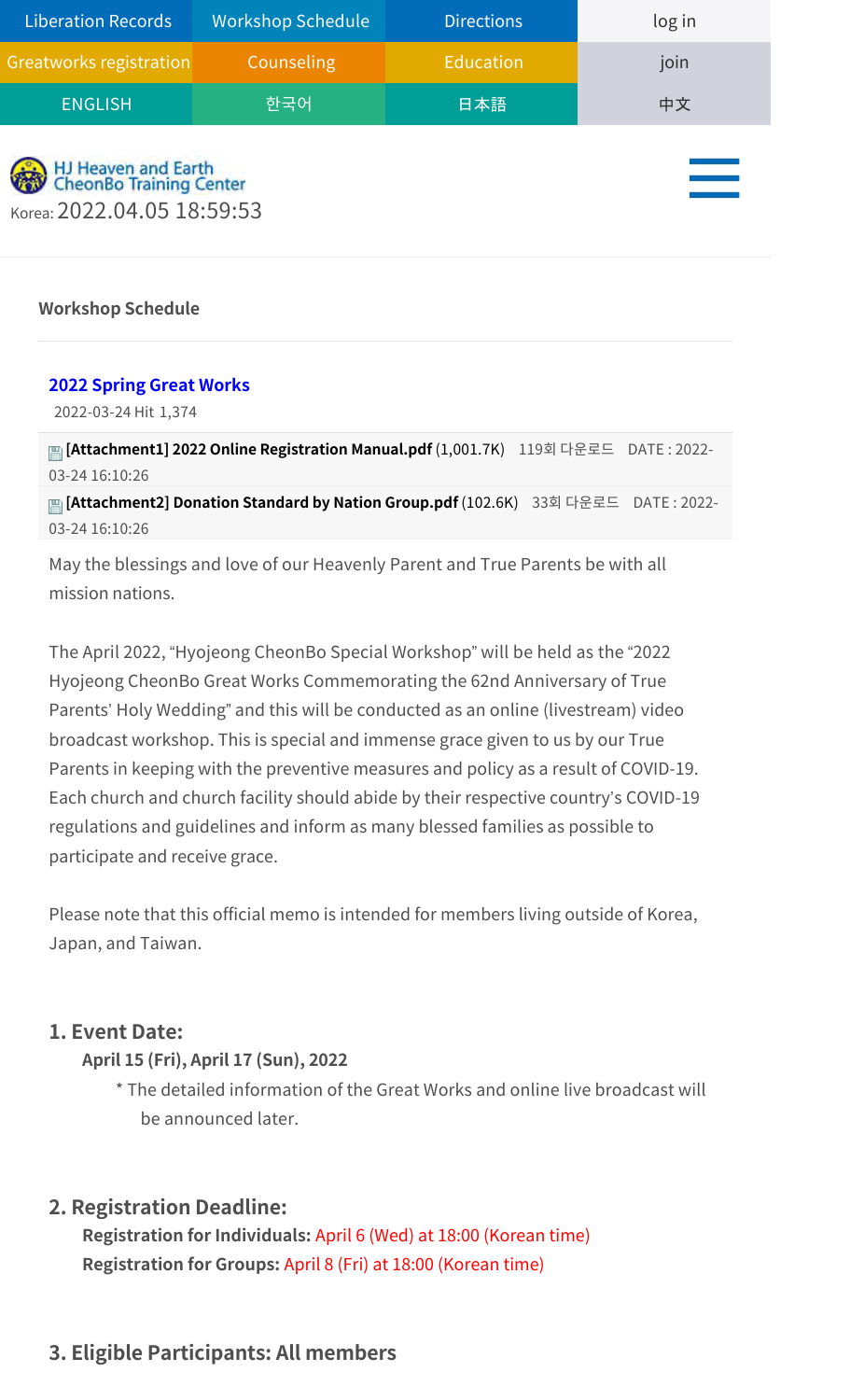## **4. Great Works Attendance Locations:**

During this Great Works, members can participate from their church, church facility, or from their homes. However, participation from home is only allowed during this corona lockdown period.

## **A. Attendance from a church or church facility**

- 1) The following members should attend from a church or church facility.
	- a) Members experiencing internet or Wi-Fi issues
	- b) Members who, due to various difficulties, are unable to view the Great Works live broadcast at home (For example; home environment or lack of support from family members).
- c) Members with spiritual issues (so that they can be safer in the church environment)

#### **B. Attendance from blessed families' homes**

- 1) In the family, those attending can clap and pat their own body to separate spirits from themselves during the Chanyang session, but this should not be done to other individuals.
- 2) Items to prepare at home:
	- a) True Parents' official portrait picture
	- b) Hyojeong Won (Recommended)
	- c) Holy Robes (Recommended for members participating in the Ancestor Blessing)

## **5. Workshop Participation Registration**

#### **A. Method for Individual Registration:**

- 1) Make an account for the CheonBo Training Center Website in advance if you don't have one.
- 2) Access the new registration webpage for Great Works via HJ Heaven and Earth CheonBo Training Center Website (en.hicbt.org).
- 3) Complete the workshop application on the registration page. You may refer to the PDF instructions if you are having difficulty.
- 4) Send the workshop registration fee via bank wire transfer or by airmail before the deadline.

## a) Deadline: April 6 (Wed) by 18:00 (Korean time)

- 5) After sending the donation please send us a copy of your bank receipt by email. If you are sending your donation through another person, please have that representative send us an itemized breakdown of their donation along with the bank wire receipt.
- 6) Once the workshop registration is confirmed, you will receive a confirmation e-mail, or if you applied through the website, you can check the website to know if your registration was confirmed.
- 7) Please access the HJ Heaven and Earth CheonBo Training Center homepage on the day to participate (There is no required link or password.).

#### **B. Method for Group Registration:**

Nations that wish to register a large number of people will need to receive the application form for groups from the CheonBo Training Center by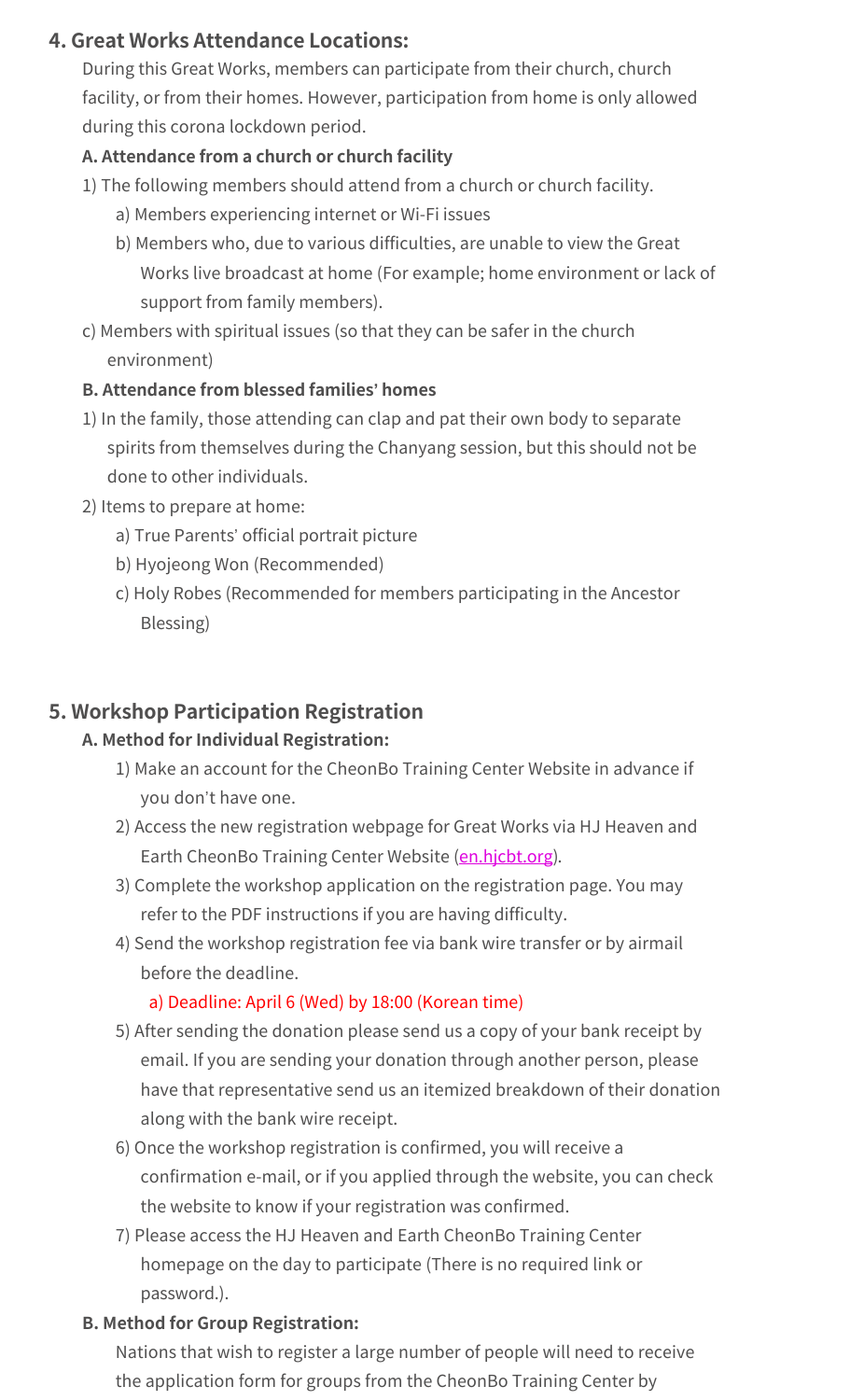emailing cpintl2013@gmail.com. Any forms other than the training center's form will not be accepted.

- 1) Request and receive the application form for groups from the HJ Heaven and Earth CheonBo Training Center International Team (cpintl2013@gmail.com).
- 2) Send in the final completed form and bank wire receipt by April 8 (Fri) at 18:00 (Korean time).
- 3) Please access the HJ Heaven and Earth CheonBo Training Center Please access the HJ Heaven and Earth CheonBo Training Center hhomepage on the day omepage on the day to participate (There is no required link or passwordto participate (There is no required link or password.).

**C. We regret to inform that sharing or recording the event is not permitted.**

- **D. Workshop Participation Fees:**
	- 1) Starting from this year there will be a new workshop fee standard for the online workshops based on your country's group standard. Please refer to the chart below. This standard will only be applied during this period of coronavirus restrictions.

| Group/Age      | $0 - 12$ years | 13 years and older |
|----------------|----------------|--------------------|
|                | \$10           | \$25               |
| $\overline{2}$ | \$6            | \$15               |
| 3              | \$4            | \$10               |
| 4              | \$2            | \$5                |
| 5              | \$1            | \$1                |

## **E. Bank Transfer**

| Name of Bank          | Woori Bank                                                                                                                |  |
|-----------------------|---------------------------------------------------------------------------------------------------------------------------|--|
| <b>Bank Address</b>   | 60 Doryem dong Jongro-gu Seoul 110-051<br>Tel: +82-2-735-6905                                                             |  |
| <b>Swift Code</b>     | <b>HVBKKRSE</b><br>Korean banks do not have IBAN code.                                                                    |  |
| <b>Holder</b>         | <b>HSA-UWC-CSC</b>                                                                                                        |  |
| <b>Holder Address</b> | Gyeonggi-do, Gapyeong-gun, Seorak-myeon,<br>Misari-ro, 267-33, South of Korea, Postal Code: 12461<br>Tel: +82-31-589-7177 |  |
|                       | <b>Account Number   015-029661-41-001</b>                                                                                 |  |

\* Please make sure you send it under your name and not your company name. If it does not have your name on it, we might not be able to find it.

**Please send USD only and add an extra US \$20 to the donation you are sending to cover bank fees in Korea. Please note that the transaction fee might differ depending on your bank. The training center can only register the amount that arrives in Korea.**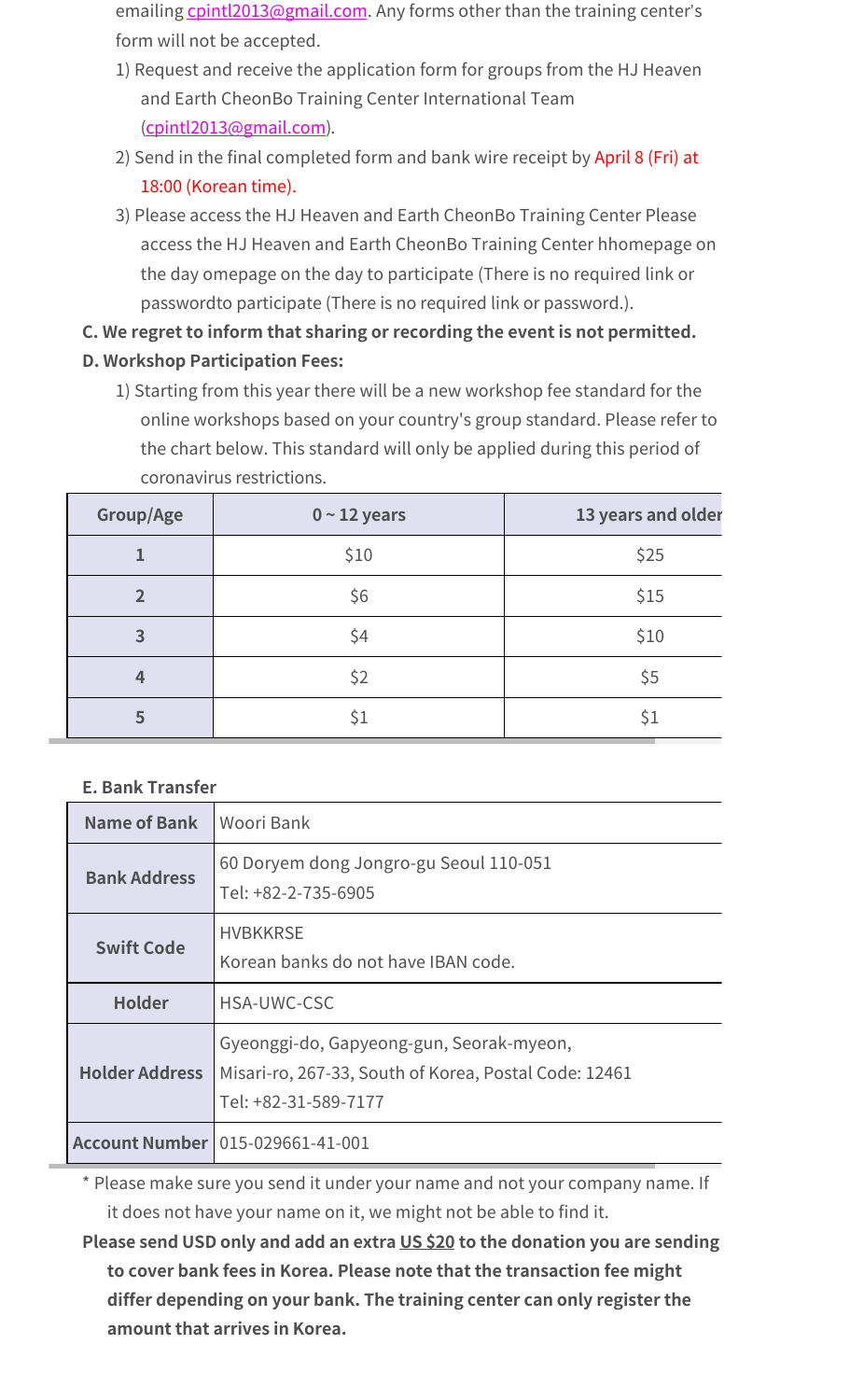**6. All donations for registration of individuals for Ancestor Liberation and/or Blessing and other registration sent either via bank wire transfer or by air mail should arrive by April 6 (Wed), 2022 by 18:00 (Korean time). All donations for registration for groups should be sent by April 8 (Fri), 2022.**

## **7. Further inquiries**

- A. Contact person: Mr. Ryuichi Kishimoto
- B. Telephone: +82-31-589-7177
- $C.$  FAX  $+82-31-584-5787$
- D. E-mail: cpintl2013@gmail.com

# Attachment 1. 2022 Online Registration Manual.pdf # Attachment 2. Donation Standard by Nation Group .pdf

Prev List



HJ Heaven and Earth<br>CheonBo Training Center

Gapyeong-gun, Seorak-myeon, Misari-ro 267-33 Gyeonggi-do, South Korea. 12461 Tel : +82-31-589-7177(9:00~17:30) E-mail : cpintl2013@gmail.com

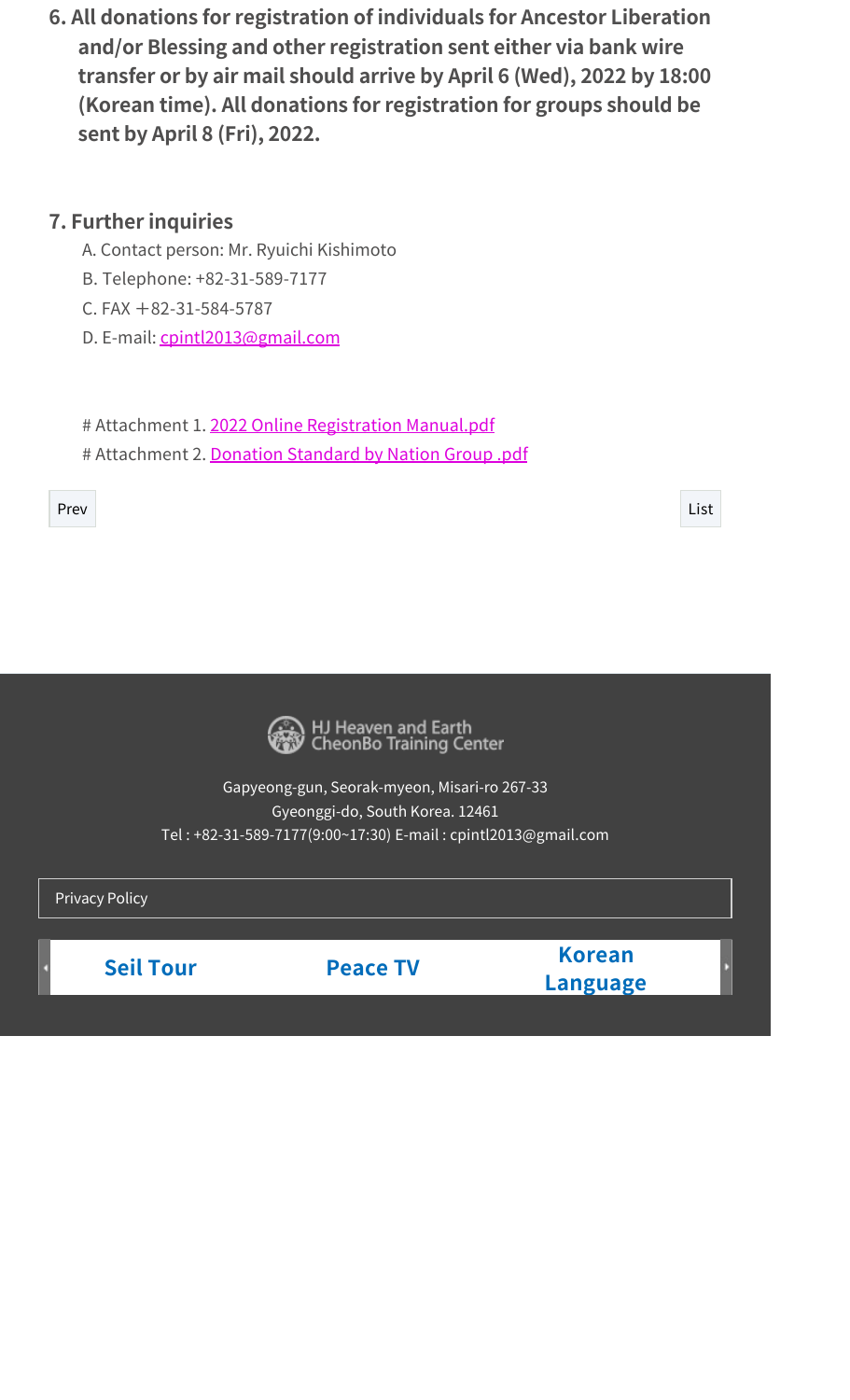# Group Registration for the Great Works (April, 2022)

| Contact Email *                                                               |   |
|-------------------------------------------------------------------------------|---|
| <b>Email Address</b>                                                          | 屈 |
| How many people will you register? *<br>$\mathbf{1}$                          |   |
| 1. Name $*$                                                                   |   |
| <b>First Name</b>                                                             |   |
| <b>Last Name</b>                                                              |   |
| 1. Date of Birth *<br>Mon $\mathbf{r}$   Day $\mathbf{r}$   Year $\mathbf{r}$ |   |
| 1. Age Group *<br>(Choose One)                                                |   |
| 1. Blessing (if applicable)                                                   |   |
| Month / Year                                                                  |   |
| <b>Total</b><br>\$0.00                                                        |   |
| <b>Billing Information</b>                                                    |   |
| Name *                                                                        |   |
| First                                                                         |   |
| Last                                                                          |   |
| Card Number *                                                                 |   |
| <b>Card Number</b>                                                            |   |
|                                                                               |   |

| AMERICAN<br>EXARES<br><b>DISCOVER</b><br><b>VISA</b><br><b>MasterCard</b>        |
|----------------------------------------------------------------------------------|
| <b>Expiration Date *</b>                                                         |
| Month<br>Year<br><b>CVV</b><br>$\overline{\phantom{a}}$ $\overline{\phantom{a}}$ |
| Country *                                                                        |
| <b>United States</b>                                                             |
| Address *                                                                        |
| <b>Street Address</b>                                                            |
| City, State and ZIP Code *                                                       |
| City                                                                             |